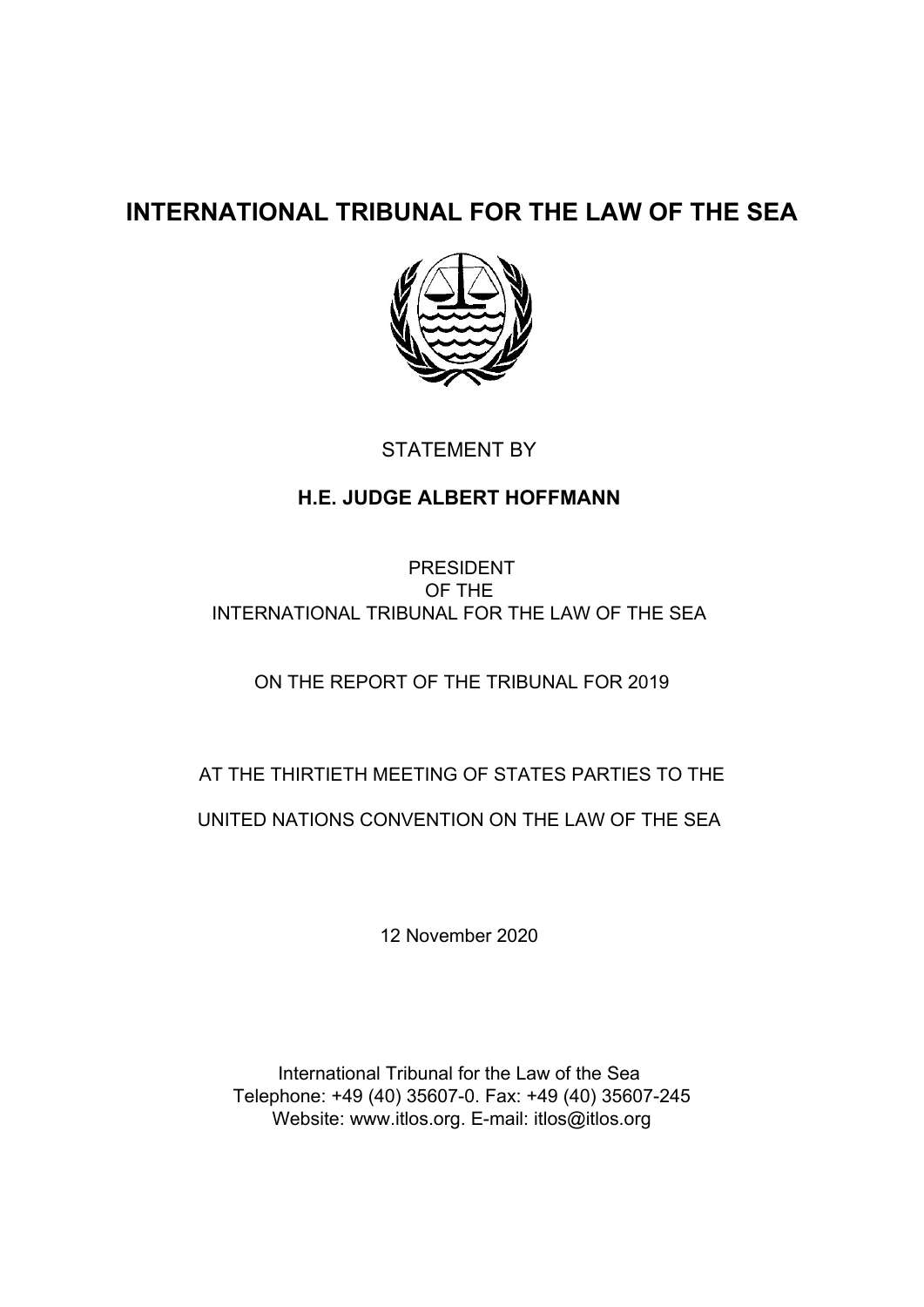Mr President,

Distinguished delegates,

1. As we are prevented from meeting in person, I have prepared this statement to present to you the Annual Report of the International Tribunal for the Law of the Sea for the year 2019. The past few months have been challenging for all of us, and I am grateful for this opportunity to address the Meeting of States Parties for the first time in my capacity as President of the Tribunal and to be able to inform you about the work of the Tribunal.

2. On behalf of the Tribunal, I convey to you, Mr President, our congratulations on your election as President of the Meeting of States Parties and wish you every success in the completion of your mandate. I also wish to thank the Division for Ocean Affairs and the Law of the Sea for finding a way to allow the essential business of the Meeting to take place, despite the difficult circumstances in which we find ourselves.

3. I am particularly grateful that the triennial election of Members of the Tribunal could take place at the end of August 2020. As you will recall, the States Parties reelected Judge Attard and Judge Kulyk and elected Ms Kathy-Ann Brown (Jamaica), Ms Ida Caracciolo (Italy), Mr Jielong Duan (China), Ms María Teresa Infante Caffi (Chile) and Mr Maurice Kamga (Cameroon). The terms of office of these seven judges began on 1 October 2020 and the five new judges were sworn in in Hamburg on the same date.

4. On 30 September 2020, my predecessor, Judge Jin-Hyun Paik, completed his three-year term as President of the Tribunal. On 2 October 2020, I was elected President of the Tribunal for the next triennium. On the same day, Judge Tomas Heidar of Iceland was elected Vice-President of the Tribunal, and on 7 October 2020 Judge Neeru Chadha of India was elected President of the Seabed Disputes Chamber. I wish to thank my predecessor, Judge Paik, for his exemplary leadership and service to the Tribunal over the last three years.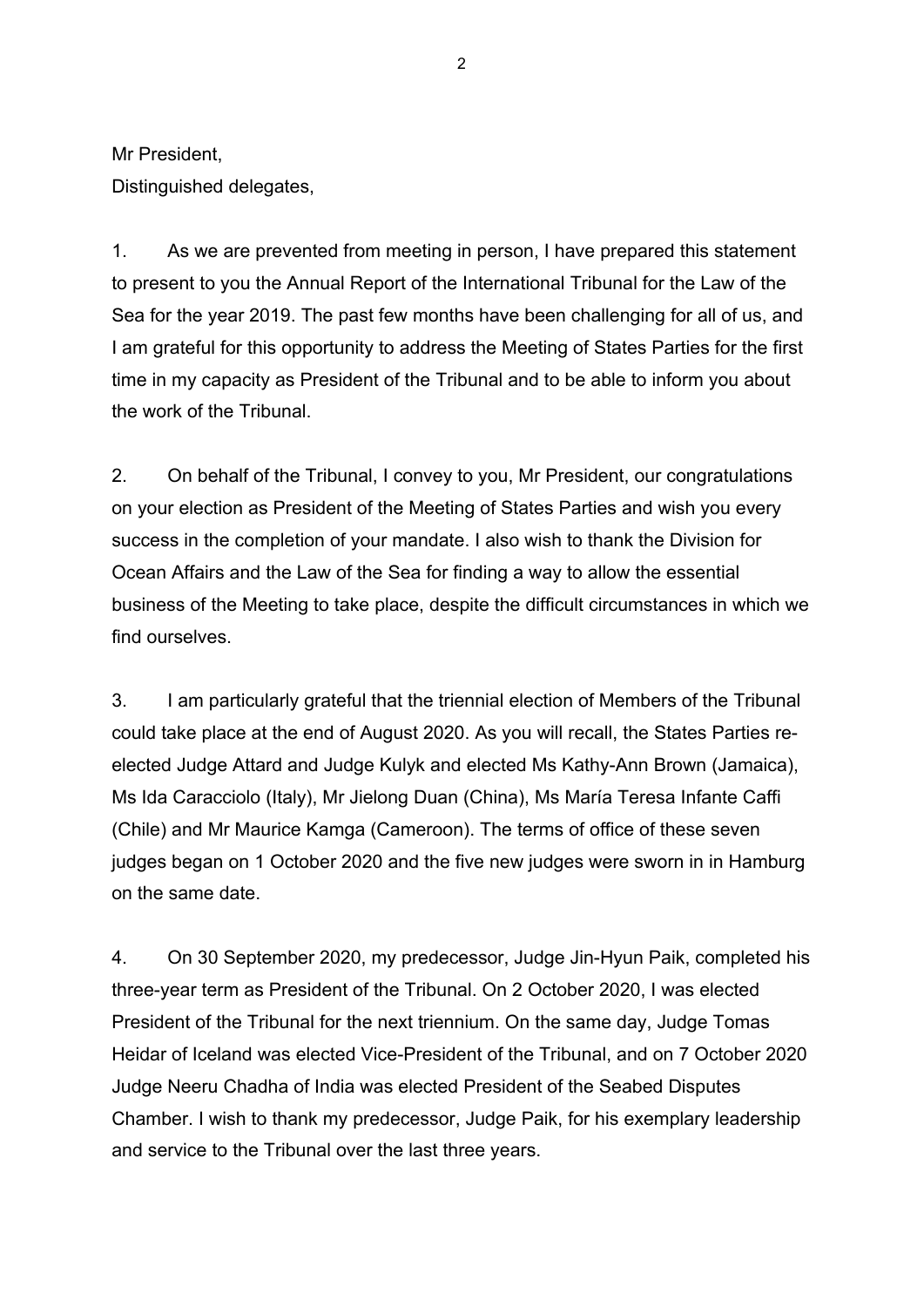5. Before turning to the Annual Report of the Tribunal, I wish to acknowledge that some of the essential business of this year's Meeting remains uncompleted. I noted with appreciation that an informal virtual session was held on 16 October 2020, to brief delegations on the pending items on the agenda of the Meeting and the proposed organization of work, timetable and modalities for the consideration of these items. As you will understand, the approval of the budget of the Tribunal is of critical importance for the continued functioning of the Tribunal. The Tribunal greatly appreciates the cooperation of all States Parties in reaching a decision on this agenda item by the end of this year.

6. The Annual Report of the Tribunal gives an account of the Tribunal's activities for the period 1 January to 31 December 2019. In my statement, I will refer to some of the main aspects of the report and then provide the Meeting with additional information on more recent developments and the current business of the Tribunal.

7. I will first address the Tribunal's judicial work and I am glad to note that 2019 was a busy year for the Tribunal. The Tribunal delivered a judgment on the merits in the *M/V "Norstar" Case (Panama* v. *Italy)*, as well as two orders in response to requests for provisional measures in the *Case concerning the detention of three Ukrainian naval vessels (Ukraine* v. *Russian Federation)* and the *M/T "San Padre Pio" Case (Switzerland* v. *Nigeria)*. In addition, two new cases were submitted to the Tribunal in 2019, one to a special chamber and one to the Tribunal as a whole.

8. As the former President already reported to you on the Judgment in the *M/V "Norstar" Case* and the provisional measures Order in *Ukraine* v. *Russian Federation* at last year's Meeting, I will give an overview of the latest decision of the Tribunal, the Order on provisional measures in the *M/T "San Padre Pio" Case (Switzerland* v. *Nigeria)*, before informing you about the two new cases submitted in 2019.

9. On 21 May 2019, a request for the prescription of provisional measures under article 290, paragraph 5, of the Convention was submitted to the Tribunal by Switzerland. The Request related to a dispute between Switzerland and Nigeria concerning the arrest and detention of the vessel *M/T "San Padre Pio"*, its crew and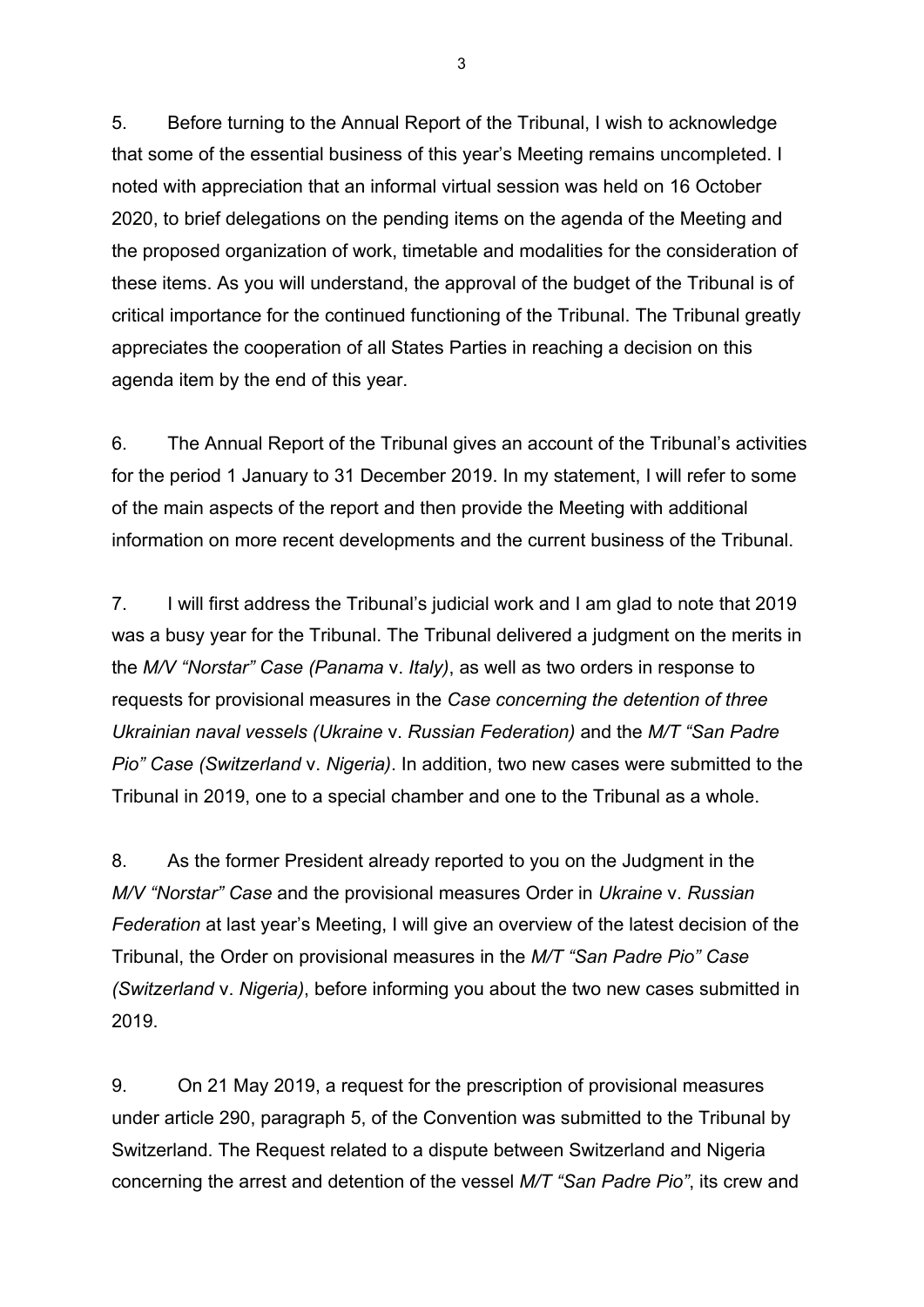cargo. The case was entered in the List of cases as Case No. 27. Previously, by a notification addressed to Nigeria on 6 May 2019, Switzerland had instituted arbitral proceedings under Annex VII to the Convention in the dispute.

10. The Request related to an incident which took place on 23 January 2018, in which the Nigerian navy intercepted and arrested the *M/T "San Padre Pio"*, a motor tanker flying the flag of Switzerland, while it was "engaged in one of several ship-toship ('STS') transfers of gasoil."1 After the arrest, the Nigerian navy ordered the *M/T "San Padre Pio"* to proceed to Port Harcourt, a Nigerian port, where the vessel, together with its crew members and cargo, was detained on 24 January 2018.<sup>2</sup> According to Switzerland, at the time of the arrest, the vessel "was approximately 32 nautical miles from the closest point of Nigeria's coast" and within the exclusive economic zone of Nigeria.3

11. A public hearing in the case took place on 21 and 22 June 2019. In its final submissions, Switzerland requested the Tribunal to prescribe provisional measures requiring Nigeria to immediately take all measures necessary to ensure that the restrictions on the liberty, security and movement of the *"San Padre Pio"*, her crew and cargo were immediately lifted to allow them to leave Nigeria. Nigeria requested the Tribunal to reject all of Switzerland's requests for provisional measures.

12. The Tribunal promptly adopted its Order on provisional measures on 6 July 2019. Pursuant to article 290, paragraph 5, of the Convention, one of the conditions for the Tribunal to prescribe provisional measures is that it considers that *prima facie*  the arbitral tribunal to be constituted would have jurisdiction. In this respect, in its Order, the Tribunal considered that "at least some of the provisions invoked by Switzerland appear to afford a basis on which the jurisdiction of the Annex VII arbitral tribunal might be founded"4 and accordingly concluded "that a dispute concerning the interpretation or application of the Convention *prima facie* appears to have existed on the date of the institution of the arbitral proceedings."5

<sup>1</sup> *Switzerland* v. *Nigeria*, Order of 6 July 2019, para. 30.

<sup>2</sup> Ibid., para. 33.

 $3$  Ibid., para. 30.

 $4$  Ibid., para. 60.

 $<sup>5</sup>$  Ibid., para. 61.</sup>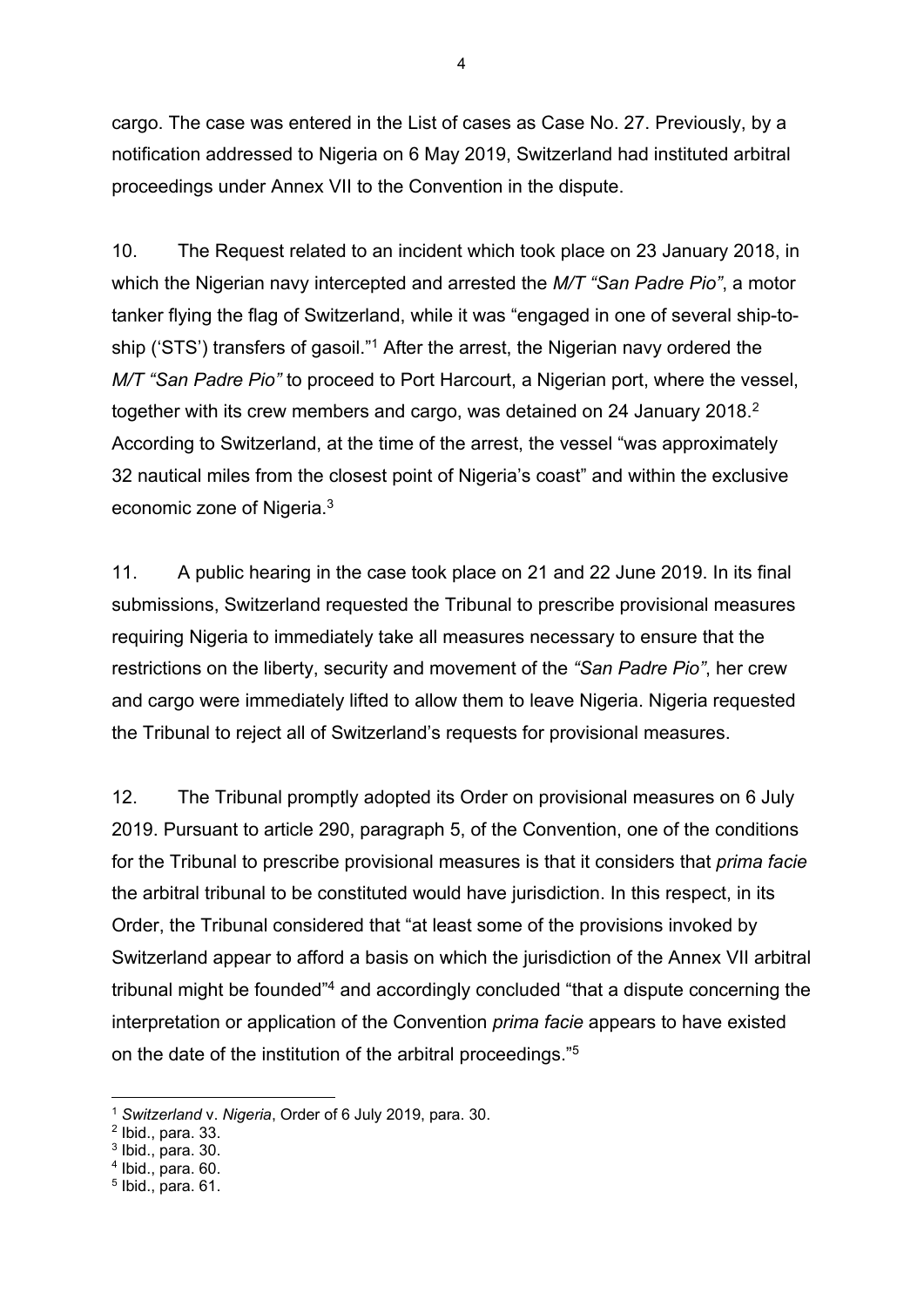13. As regards the plausibility of rights asserted by the Applicant, the Tribunal noted that Switzerland sought to protect its rights to the freedom of navigation and other internationally lawful uses of the sea related to this freedom in the exclusive economic zone under article 58 of the Convention, and rights to exercise exclusive flag State jurisdiction over its vessels under article 92 of the Convention, which applies to the exclusive economic zone by virtue of article 58, paragraph  $2<sup>6</sup>$  In accordance with the requirements necessary for the prescription of provisional measures, the Tribunal determined that the rights claimed by Switzerland on the basis of article 58, paragraphs 1 and 2, and article 92 of the Convention, were plausible.7

14. The Tribunal considered that, under the circumstances of the case, the arrest and detention of the *M/T "San Padre Pio"* "could irreparably prejudice the rights claimed by Switzerland relating to the freedom of navigation and the exercise of exclusive jurisdiction over the vessel as its flag State if the Annex VII arbitral tribunal adjudges that those rights belong to Switzerland".<sup>8</sup> In this regard, the Tribunal noted that the *M/T "San Padre Pio"* had not only been detained for a considerable period of time but also that the vessel and its crew were exposed to constant danger to their safety and security.9

15. In light of these circumstances, the Tribunal found that there was "a real and imminent risk of irreparable prejudice to the rights of Switzerland pending the constitution and functioning of the Annex VII arbitral tribunal."10 The Tribunal accordingly found that the urgency of the situation required the prescription of provisional measures under article 290, paragraph 5, of the Convention.

16. Pending a decision by the Annex VII arbitral tribunal, the Tribunal ordered that Switzerland "shall post a bond or other financial security, in the amount of US\$ 14,000,000, with Nigeria in the form of a bank guarantee".<sup>11</sup> It also ordered that

1

 $6$  Ibid., para. 106.

 $<sup>7</sup>$  Ibid., para. 108.</sup>

 $8$  Ibid., para. 128.

<sup>9</sup> Ibid., para. 129.

<sup>10</sup> Ibid., para. 131.

 $11$  Ibid., para.  $146(1)(a)$ .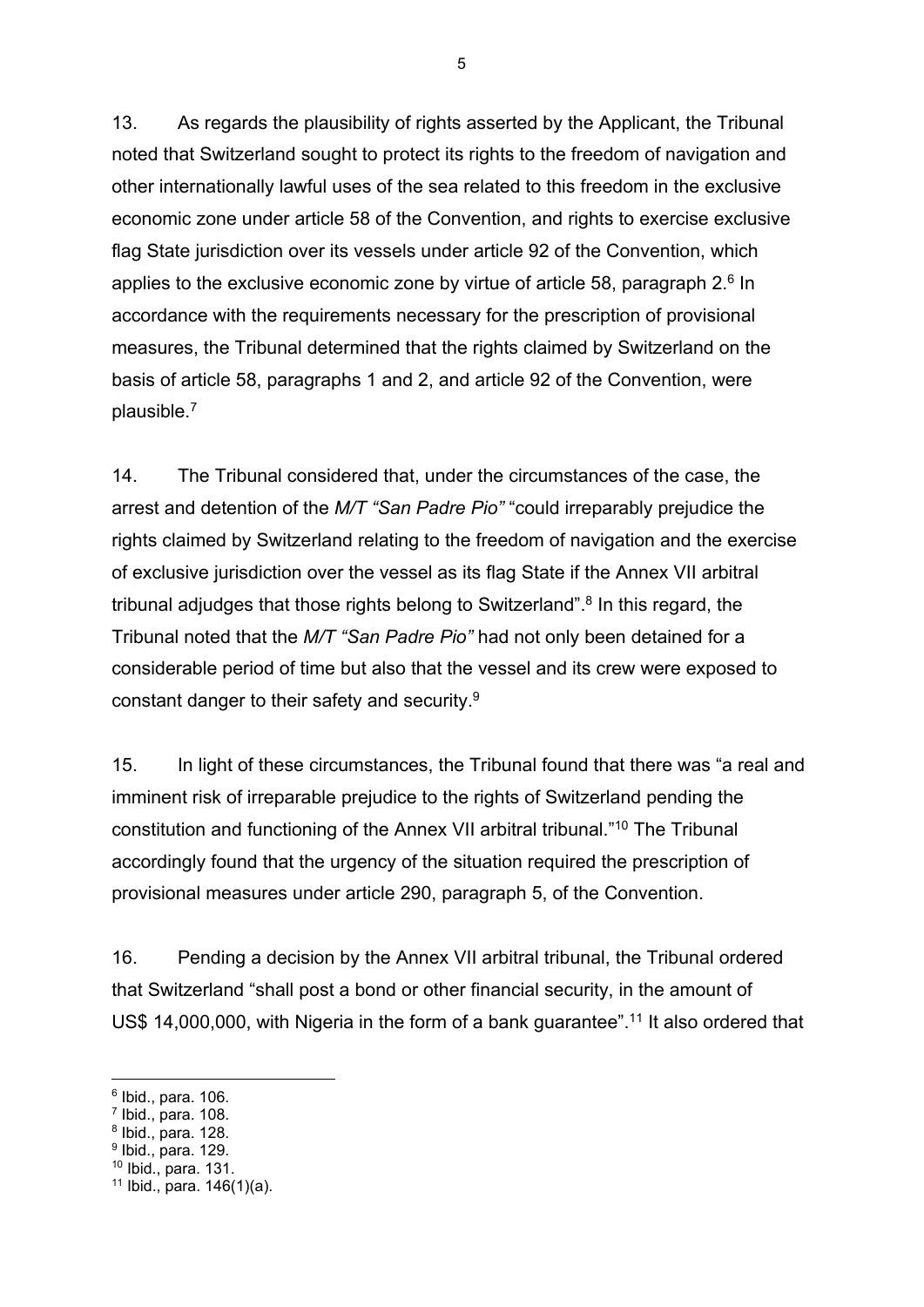Switzerland "shall undertake to ensure that the Master and the three officers are available and present at the criminal proceedings in Nigeria if the Annex VII arbitral tribunal finds that the arrest and detention of the *M/T "San Padre Pio"*, its cargo and its crew and the exercise of jurisdiction by Nigeria in relation to the event which occurred on 22-23 January 2018 do not constitute a violation of the Convention".12 The Tribunal further ordered that Switzerland and Nigeria "shall cooperate in good faith in the implementation of such undertaking".13

17. The Tribunal did not consider it necessary to require Nigeria to suspend all court and administrative proceedings and refrain from initiating new proceedings.14 However, the Tribunal did consider it appropriate to order both Parties to refrain from taking any action which might aggravate or extend the dispute submitted to the Annex VII arbitral tribunal.<sup>15</sup> Finally, the Tribunal fixed 22 July 2019 as the date by which both Parties had to submit to the Tribunal a report and information on compliance with any provisional measures prescribed pursuant to article 95, paragraph 1, of the Rules.16 Both Parties submitted to the Tribunal such reports and information within the prescribed time-limits.

18. I now turn to the two new cases submitted to the Tribunal in 2019. The first is the *Dispute concerning delimitation of the maritime boundary between Mauritius and Maldives in the Indian Ocean (Mauritius/Maldives)*. On 18 June 2019, Mauritius had initiated Annex VII arbitral proceedings against the Maldives in relation to a dispute concerning the delimitation of the maritime boundary between the two countries in the Indian Ocean. During the consultations held by the President with the Parties on 17 September 2019, they agreed to transfer their dispute to a special chamber of the Tribunal, to be constituted pursuant to article 15, paragraph 2, of the Statute.

19. By Order of the Tribunal of 27 September 2019, a special chamber of the Tribunal was formed to deal with the dispute. The Special Chamber consists of nine

 $12$  Ibid., para.  $146(1)(b)$ .

 $13$  Ibid., para.  $146(1)(b)$ . 14 Ibid., para. 142.

 $15$  Ibid.

<sup>16</sup> Ibid., paras. 144, 146.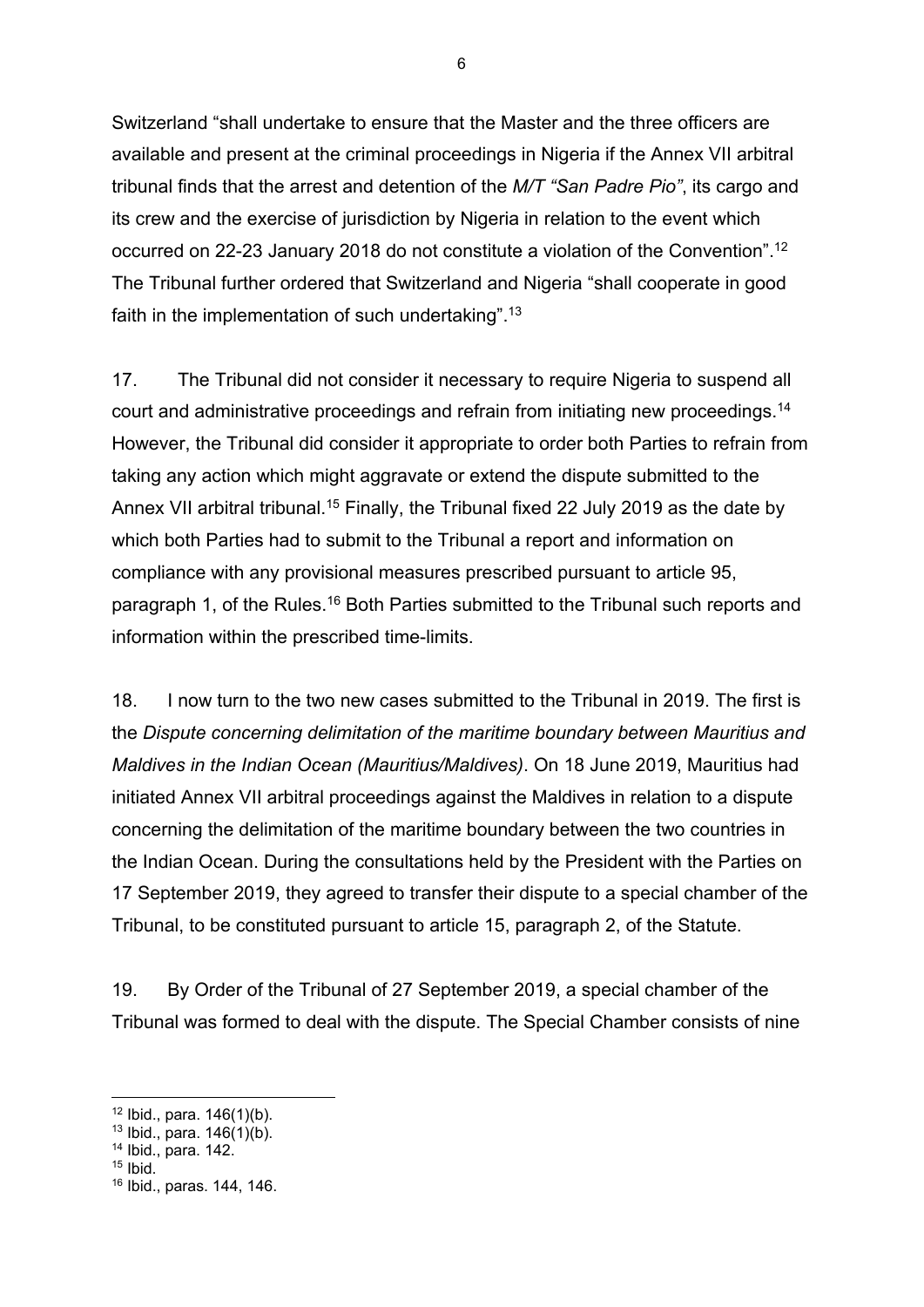judges including a judge *ad hoc* chosen by Mauritius and a judge *ad hoc* chosen by Maldives. The case was entered in the List of cases as Case No. 28.

20. On 18 December 2019, Maldives filed written preliminary objections, in which Maldives challenged the jurisdiction of the Special Chamber and the admissibility of the claims submitted by Mauritius. Upon receipt of the preliminary objections by the Registry, the proceedings on the merits were suspended.

21. By order dated 19 December 2019, the President of the Special Chamber fixed 17 February 2020 as the time-limit for the filing by Mauritius of its written observations and submissions on the preliminary objections filed by Maldives and 17 April 2020 as the time-limit for the filing by Maldives of its written observations and submissions in reply. The Parties duly filed their respective written pleadings in accordance with these time-limits.

22. It had been anticipated that a public hearing on the preliminary objections of the Maldives would take place at the Tribunal this summer. However, owing to the COVID-19 pandemic, the resulting health concerns and various restrictive measures imposed globally, with the agreement of the Parties, it was decided to hold the hearing from 13 to 19 October 2020 instead. The Special Chamber also decided that the hearing would take place in a hybrid format, with a mix of virtual and inperson participation. I am pleased to report that the hybrid hearing functioned well, with participants able to attend either remotely or in person, and have their statements simultaneously interpreted from the one official language of the Tribunal into the other.

23. The second case submitted in 2019 was *The M/T "San Padre Pio" (No. 2) Case (Switzerland/Nigeria)*. As I noted in relation to the provisional measures request, on 6 May 2019, Switzerland had instituted arbitral proceedings under Annex VII to the Convention against Nigeria in a dispute concerning the arrest and detention of the *M/T "San Padre Pio"*, its crew and cargo. Further to consultations held by the President with representatives of Switzerland and Nigeria on 2 and 3 December 2019, the Parties agreed to transfer their dispute concerning the arrest and detention of the *M/T "San Padre Pio"*, its crew and cargo to the Tribunal.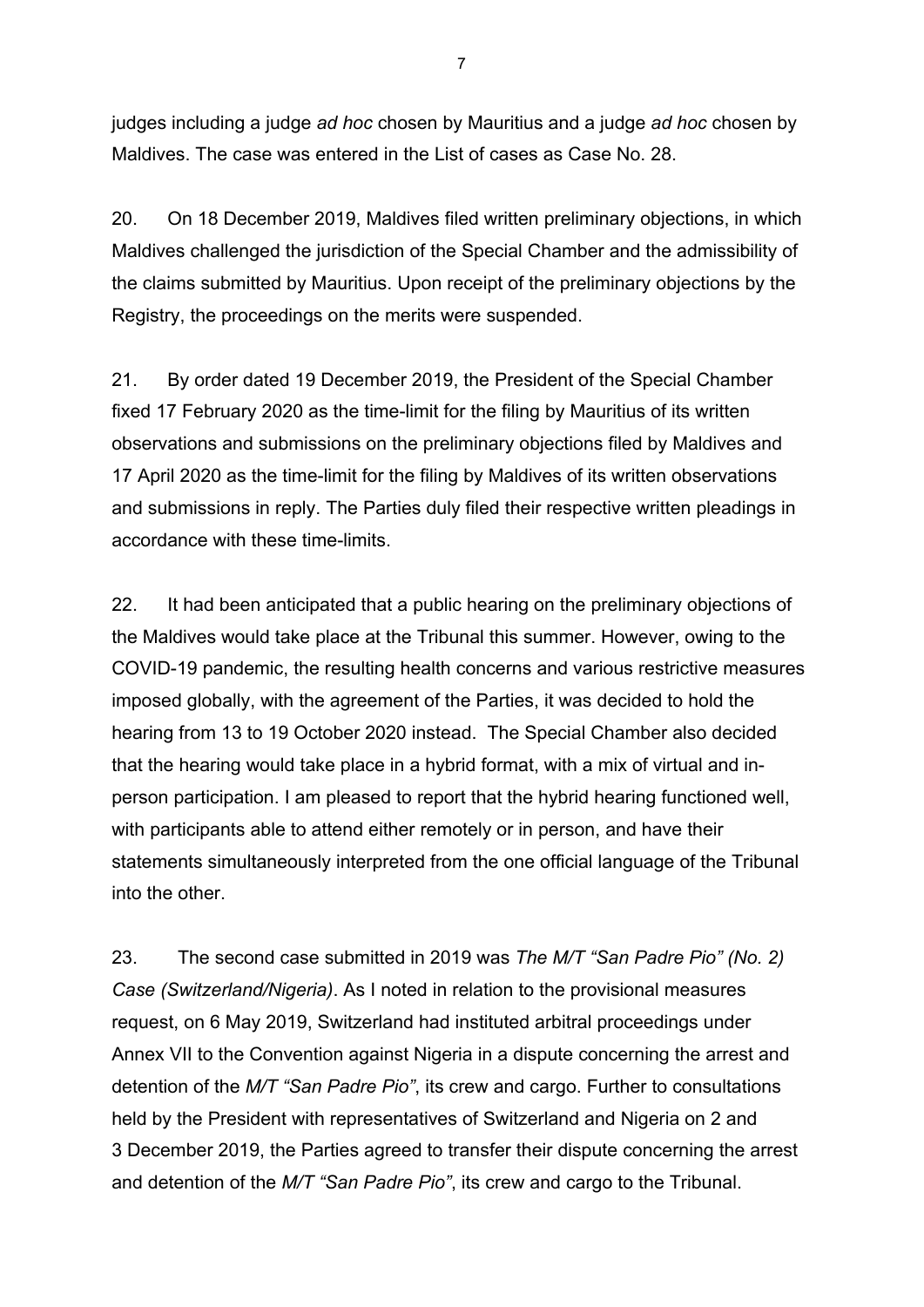24. On 17 December 2019, Switzerland and Nigeria transmitted a Special Agreement and notification to the Tribunal to submit the aforementioned dispute. The case was entered in the List of cases as Case No. 29. Each Party has chosen a judge *ad hoc*.

25. On 7 January 2020, the President adopted an Order fixing 6 July 2020 as the time-limit for the filing of the Memorial of Switzerland and 6 January 2021 as the time-limit for the filing of the Counter-Memorial of Nigeria. Subsequent procedure was reserved for further decision.

26. I would now like to inform the Meeting about certain organizational matters. In this respect, on 20 September 2019, the Judges of the Tribunal elected Ms Ximena Hinrichs Oyarce, of Chilean nationality, as the Registrar of the Tribunal. Prior to her election as Registrar, Ms Hinrichs Oyarce served as Deputy Registrar of the Tribunal. Ms Hinrichs Oyarce succeeds Mr Philippe Gautier, who submitted his resignation on 3 June 2019, further to his election as Registrar of the International Court of Justice. On 13 March 2020, the Tribunal elected Mr Antoine Ollivier, of French nationality, as Deputy Registrar.

27. In 2019, as in previous years, the Tribunal held two sessions devoted to legal and judicial as well as organizational and administrative issues. The Annual Report which is before you includes a review of these issues. The Registrar has addressed the budgetary matters of the Tribunal in a separate statement.

28. In March of this year, in light of the alarming spread of the novel coronavirus, the Tribunal had to take emergency measures to protect the health of its members and Registry staff. In this regard, the Forty-ninth Session of the Tribunal, which was scheduled to take place from 9 to 20 March, was shortened and ended on Tuesday, 17 March 2020. From 23 March until 18 May, the majority of the Registry staff worked remotely, while some staff members continued to work at the Tribunal premises in order to ensure essential functions. Visits to the premises of the Tribunal were also restricted. During that time, the Registry coordinated its work from the premises through tele- and video-conferencing, and preparation for cases on the docket of the Tribunal continued. Most staff members have now returned to work at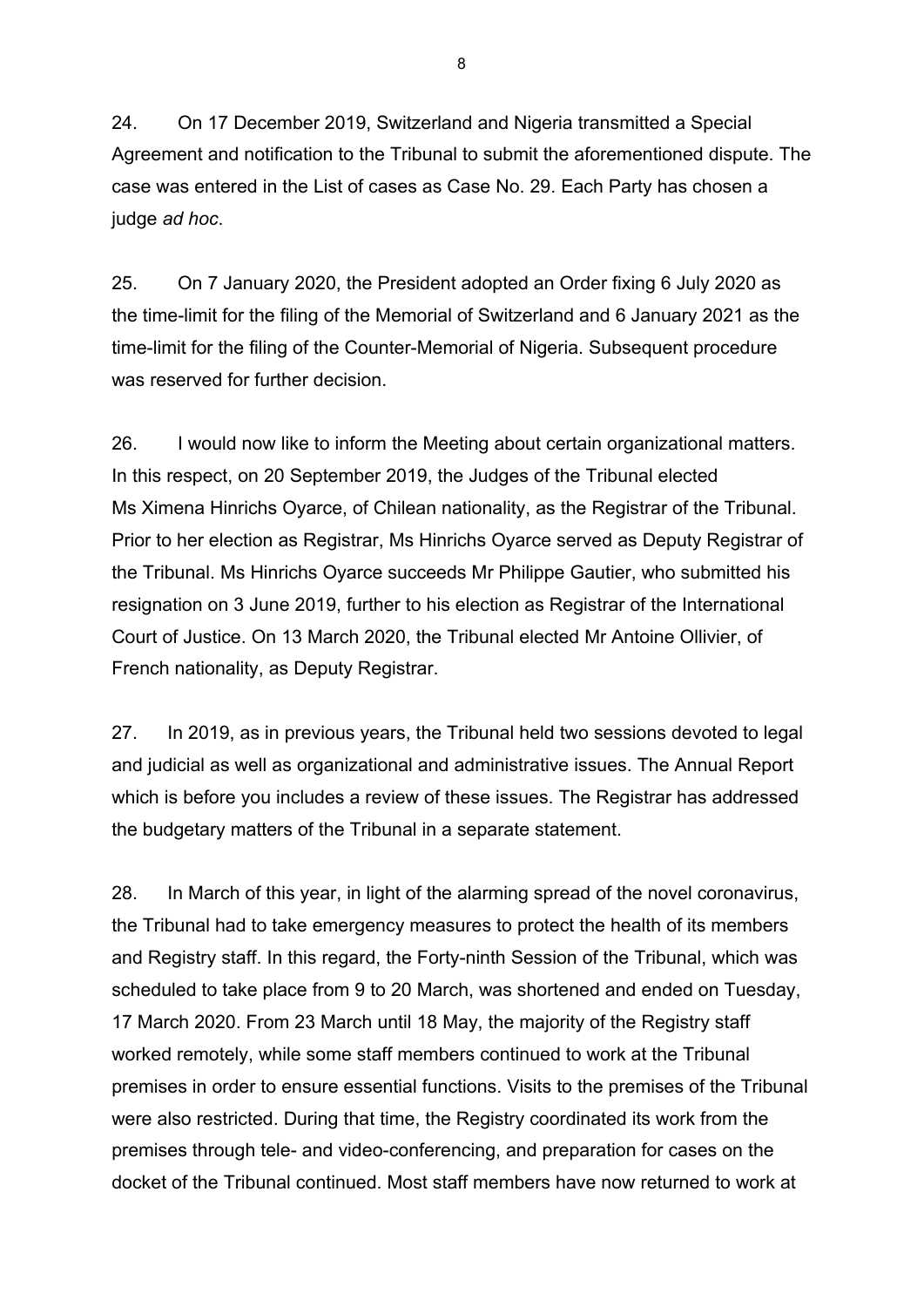the premises of the Tribunal, while health and safety procedures are in place to prevent the spread of the virus. Visits to the Tribunal remain restricted until further notice.

29. The COVID-19 pandemic caused us to reflect on various aspects of the work of the Tribunal and on means to adapt its working methods to the new circumstances. We considered it essential for the Tribunal to be innovative and we worked to identify suitable technology that would enable the Tribunal to operate effectively despite wide-ranging restrictive measures taken around the world.

30. As a result, the Tribunal was able to hold its Fiftieth Session, which began on 24 September 2020, in hybrid format, with some judges present in Hamburg and those unable to travel to Hamburg attending via video link from their homes.

31. On 25 September 2020, the Tribunal amended its Rules in order to provide that the Tribunal may decide, as an exceptional measure, for public health, security or other compelling reasons, to hold hearings and readings of judgments entirely or in part by video link. The Tribunal also amended its Rules to provide that the President may decide, as an exceptional measure, for public health, security or other compelling reasons, to hold meetings entirely or in part by video link.

32. On 1 October 2020, the swearing-in ceremony for the newly elected judges was held in hybrid format with some judges present in the courtroom and those unable to travel to Hamburg attending remotely via video link. The ceremony was streamed live on the Tribunal's website.

33. As I mentioned above, hearings on the preliminary objections raised by Maldives in the *Dispute concerning delimitation of the maritime boundary between Mauritius and Maldives in the Indian Ocean (Mauritius/Maldives)* took place in hybrid format, with a mix of virtual and in-person participation. In the exceptional circumstances created by the COVID-19 pandemic, the Tribunal has thus demonstrated that it was able to fulfil its mandate.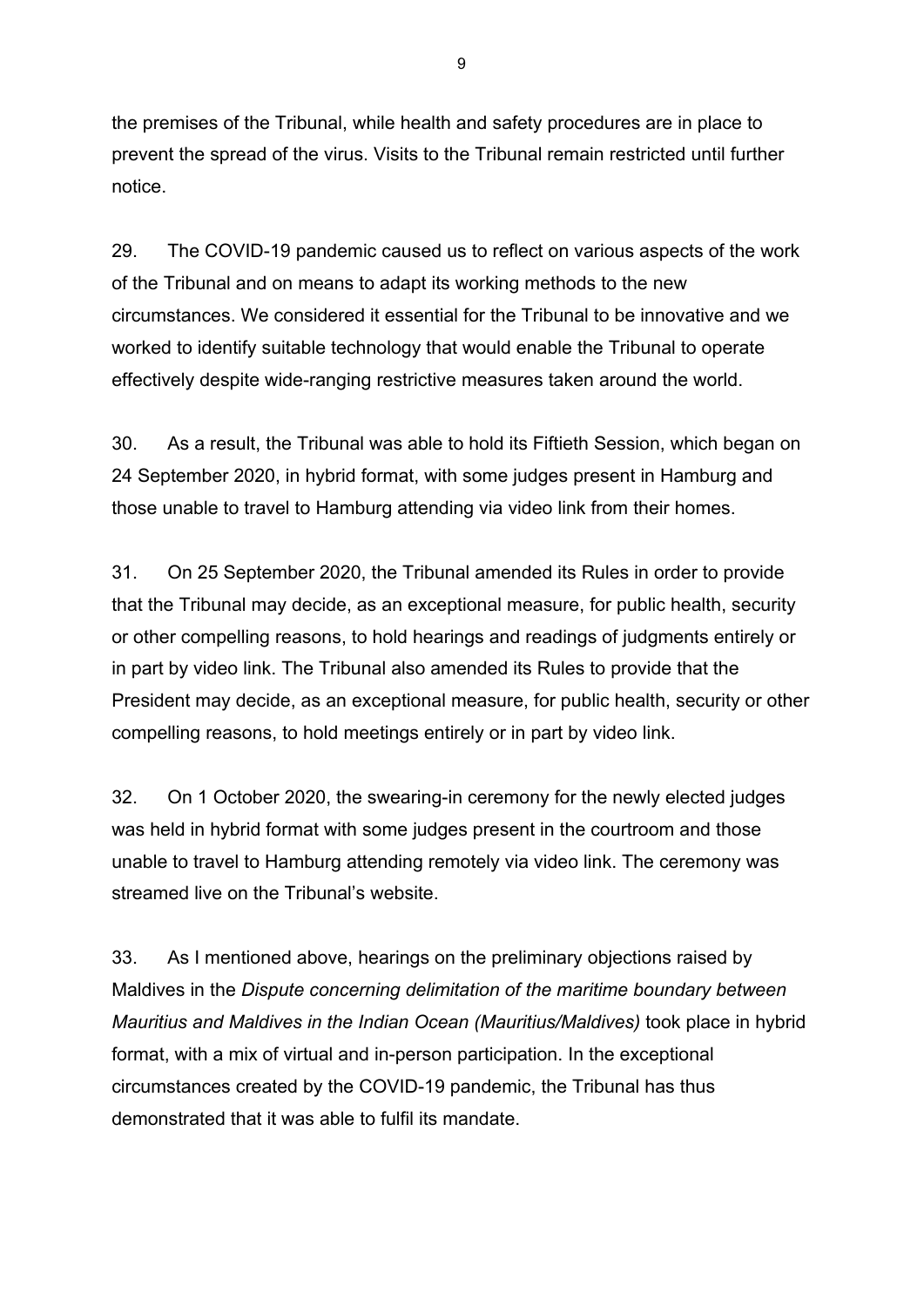34. In addition to its judicial and administrative work, the Tribunal conducts various activities with the aim of promoting capacity building in the law of the sea and of expanding knowledge of the Tribunal's role in the settlement of disputes. As in previous years, I would like to take this opportunity to update you on these activities. I should note that some of these activities have been affected this year by the COVID-19 pandemic, but I can assure you that the Tribunal remains committed to providing capacity building in future through whatever means possible.

35. The Tribunal regularly organizes regional workshops that enhance capacity building in the law of the sea. Fourteen of those workshops have been held so far, the most recent one being in November 2019 in Montevideo (Uruguay), which was attended by representatives of ten States from the South American region. The workshop was organized with the assistance of the Korea Maritime Institute and in cooperation with the Ministry of Foreign Affairs of Uruguay. I wish to express my sincere appreciation to both the Ministry of Foreign Affairs of Uruguay and the Korea Maritime Institute for their generosity and excellent cooperation.

36. During the period 2019-2020, for the thirteenth time, a nine-month capacitybuilding and training programme on dispute settlement under the Convention was conducted with the support of the Nippon Foundation. Fellows from Bahrain, Chile, Côte d'Ivoire, Guyana and Lithuania took part. Despite the outbreak of COVID-19, all Fellows successfully completed the programme and managed to return home safely. I am glad to inform you that the fourteenth edition of the programme is currently underway. Owing to the COVID-19 pandemic, some changes have been made to the timetable and structure of the 2020-2021 programme, and some of this year's Fellows have not yet been able to travel to Hamburg. I wish to express the Tribunal's deep appreciation of the ongoing support given to this programme by the Nippon Foundation.

37. In addition, the Tribunal's internship programme offers training opportunities to university students and young government officials. During a three-month internship, interns are exposed to the work of the Tribunal, assisting the Registry with its functions, as well as preparing research papers in relevant fields. In 2019, 15 persons from 13 different States served as interns at the Tribunal.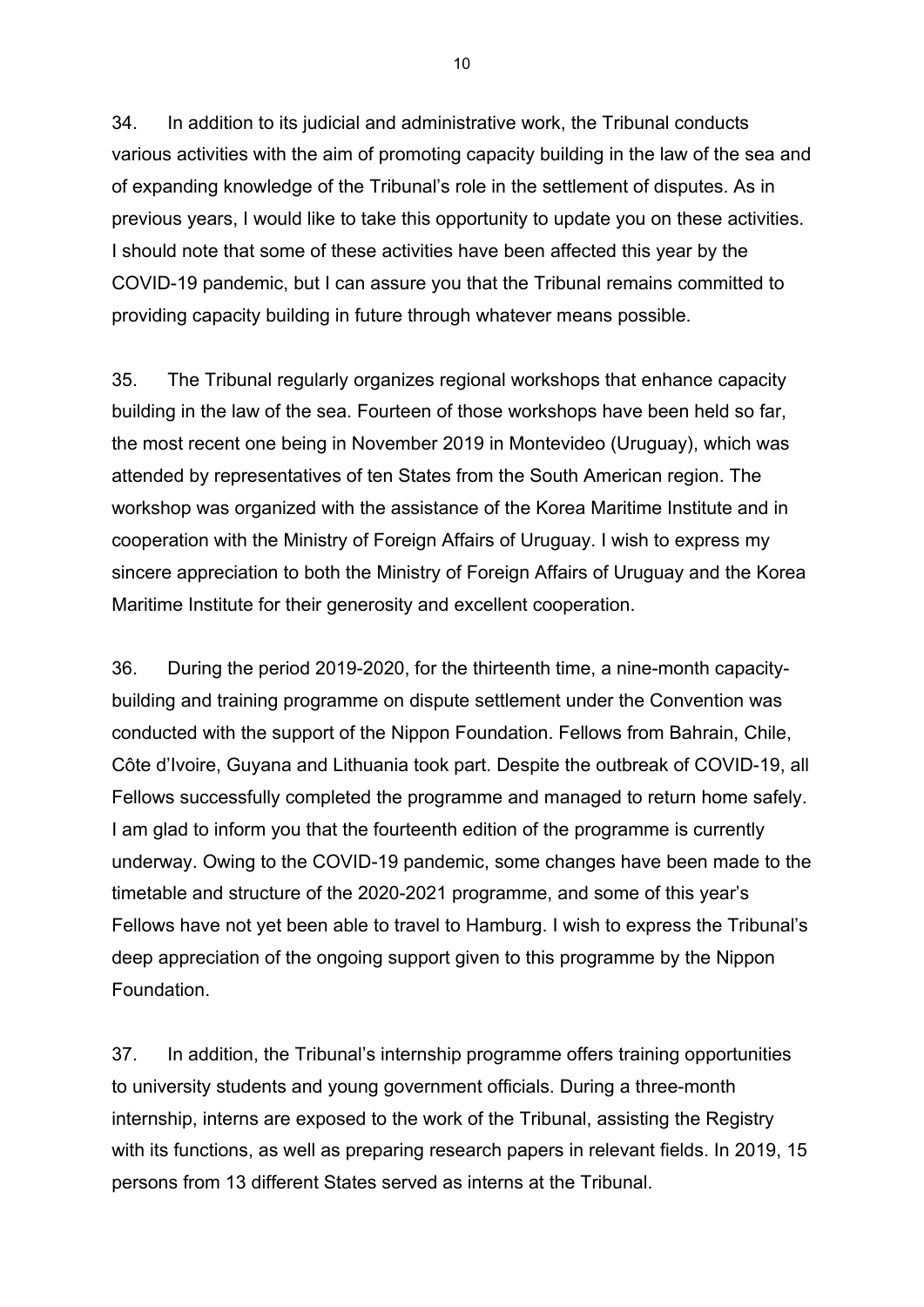38. The Tribunal also provides support to the International Foundation for the Law of the Sea, which organizes an annual Summer Academy. A number of Judges lecture on various law of the sea topics covered by this programme. Last year, the thirteenth session of the Academy was held at the Tribunal's premises from 21 July to 16 August 2019 and 41 participants from 28 different countries attended. Unfortunately, owing to COVID-19-related restrictions, the Summer Academy did not take place this year.

39. In order to provide financial assistance to participants from developing countries in the internship programme and the Summer Academy, special trust funds have been established with the support of the Korea Maritime Institute, the China Institute of International Studies and the Government of China. I wish to express our sincere appreciation to these benefactors for their contributions to the trust funds.

40. I am pleased to inform you that the Tribunal is also planning to implement a new capacity-building programme in 2021, in the form of a workshop for legal advisers. The purpose of the new capacity-building programme, funded by the Republic of Korea, is to familiarize participants at the level of legal adviser with the dispute-settlement mechanisms established by the Convention and to enhance the dispute-settlement capabilities, in particular of developing countries, by providing first-hand insight into the law of the sea and the procedure and practice of the Tribunal as well as significant matters related to the law of the sea. The workshop will be held at the seat of the Tribunal in Hamburg, and will run for one week. Owing to uncertainties arising as a result of the COVID-19 pandemic, the date of the workshop has not yet been finalized.

41. Finally, I wish to inform you that, on 11 June 2020, the Tribunal signed a Model Agreement with Singapore for the provision of facilities for the Tribunal or one of its chambers to sit or otherwise exercise its functions in Singapore. The agreement was signed in a digital ceremony by his Excellency Minister K. Shanmugam, the Minister for Law and Home Affairs of Singapore and by the former President of the Tribunal. It marks the culmination of several years of negotiations with the Government of Singapore.